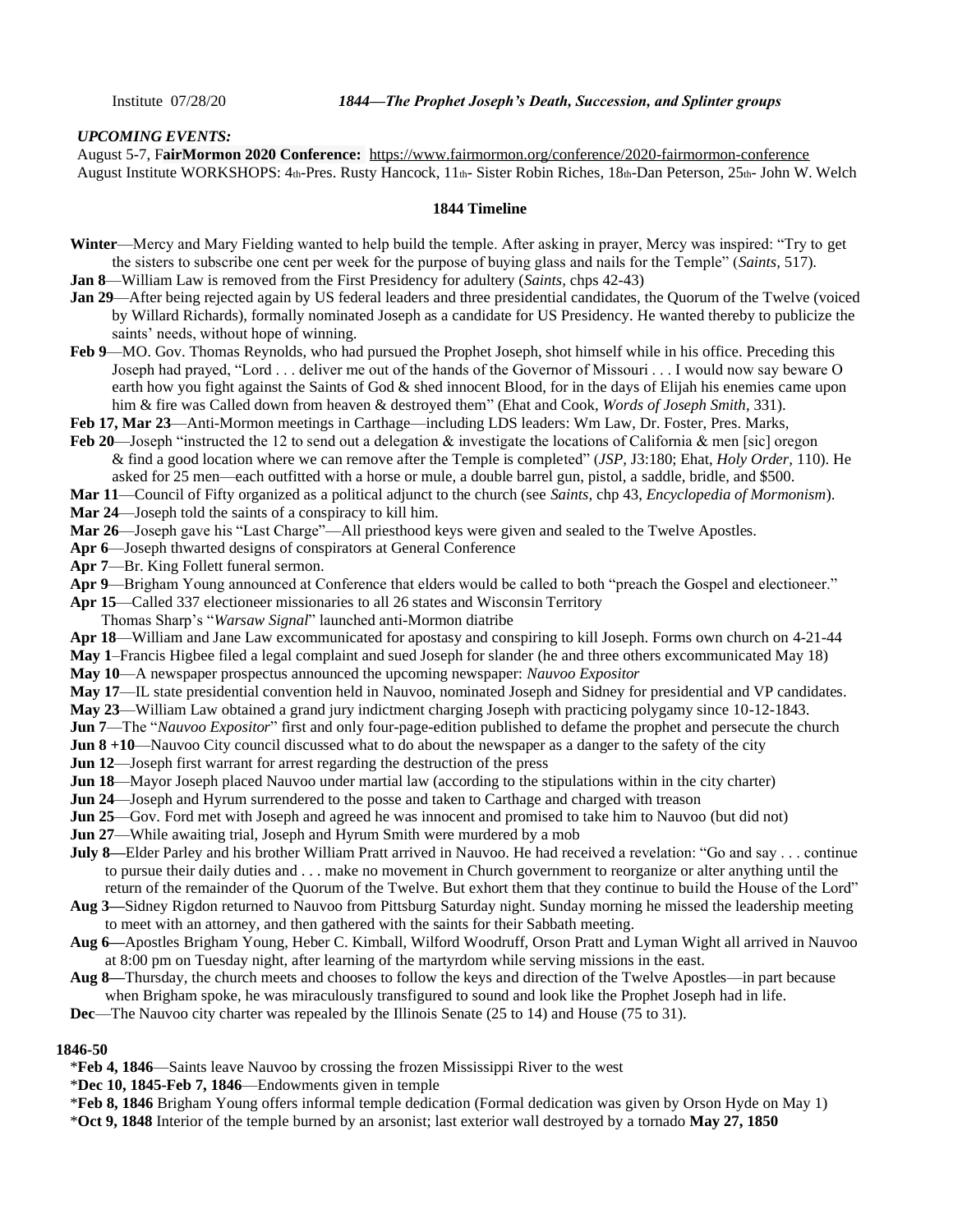## **Joseph Smith Runs For President**

On November 4, 1843, Joseph Smith wrote the five leading candidates for the presidency of the United States: John C. Calhoun Lewis Cass Richard M. Johnson Henry Clay Martin Van Buren

Three responded, but none of them agreed to help the saints (https://www.churchofiesuschrist.org/study/ensign/2009/02/joseph-smith[campaign-for-president-of-the-united-states?lang=eng\)](https://www.churchofjesuschrist.org/study/ensign/2009/02/joseph-smith-campaign-for-president-of-the-united-states?lang=eng), The saints needed political protection and felt they had exhausted means to protect themselves.

 On January 29, 1844, Joseph was nominated by the Quorum of the Twelve Apostles to run for president of the United States—not because he thought he could win, but because he hoped to have the nation more aware of protecting those like the saints. As a side benefit, Joseph also shared inspired ideas that would have blessed the nation for the last century.

 By February 24, the Prophet had 1,500 copies of a pamphlet printed. W. W. Phelps wrote most of: *General Smith's Views of the Powers and Policy of the Government of the United States.* Earlier on Feb. 8, the Prophet Joseph spoke to present his political platform and said:

I would not have suffered my name to have been used by my friends on any wise as president of the United States or Candidate for that office If I & my friends could have had the privilege of enjoying our religious & civel [*sic*] rights as American Citizen[s] . . . [that] we as a people have been denied from the beginning (*History of the Church*, 6.189, 197).

The pamphlet included these major points among others:

- **ABOLISH SLAVERY** by Congress paying "every [slave holding] man a reasonable price for his slaves out of the surplus revenue arising from the sale of public lands," and deductions of pay from Congress
- **PRISON REFORM** through education and training
- **NATIONAL BANK**
- **POLITICIANS**: Reduce congressional pay (\$8 down to \$2 / day) + Reduce size of the House of Representatives down to two representatives per million people
- **BORDERS**: Annex Oregon and Texas

 $+ IF$ , the Native Americans give their consent, extend the United States "from the east to the west sea"

In addition to the Council of fifty that was organized on March 11, to help raise up a political platform for the nation and prepare for the time when Christ will rule and reign on earth, Joseph's election platform was carried to each of the 26 states, and Wisconsin territory via church members who were called at April General Conference to serve as "electioneer missionaries." By April 15, Joseph had called 337 special missionaries to circulate his pamphlet and promote equality and justice for all.

Years later, Orson Whitney recollected in his Semi-annual General Conference talk in, 1917:

Joseph Smith made an earnest effort to ward off the very calamity that he had predicted. And how did he propose to do this? Early in 1844, a few months before his martyrdom, he became a candidate for President of the United States, and sent forth the Apostles and Elders of the Church to present his "views on Government" to the people of the States of the Union. Incorporated in the platform of political principles upon which he proposed to stand, was a provision for the liberation of the slaves of the South- not by violence , not by confiscation , thus despoiling their owners ; for the slaves were their property , inherited from their fathers and grandfathers : The Prophet recognized this fact , and he said , let the Nation purchase the slaves and set them free : let the colored man owe his liberty to the Government as a gift ; the money for the purchase to be realized from the sale of public lands long its line . To hold on earth the keys of power divine, To gather Israel, as **long** foretold . . . ."

# **Apostates Organized to Kill Joseph**

 Early in 1844, a group of apostates including: Wilson, William and Jane Law, Robert and Charles Foster, Francis and Chauncy Higbee, John Bennett, and other apostates felt that Joseph was a fallen prophet and wanted him stopped. This group of at least 32 disaffected members gathered to plan his assassination. They started their own church and met on Sundays to plan how they could kill Joseph.

Mother Lucy Smith's memoirs add another dimension to the conspiracy against the Smiths. A non-member suitor of

Hyrum's 16-year-old daughter also turned against the family and caused havoc. He joined the plot to murder the Smiths. Joseph Jackson . . . asked Hyrum for his daughter Lovina [Smith] for he wished to make a wif[e] of her[.] Hyrum not choosing to have his daughter marry a man who did not belong to the church refused for this and other reasons to give her to him this *[illegible]* Jackson then asked Joseph to his influence with Hyrum to get the girl for him Joseph refusing to do so [Jackson](http://beta.josephsmithpapers.org/paper-summary/lucy-mack-smith-history-1844-1845/234#_blank) went to [Law](http://beta.josephsmithpapers.org/paper-summary/lucy-mack-smith-history-1844-1845/234#_blank) to get his assistance in stealing Lovina from her father Hyrum heard of this and wa asked me what he should do <came to me several times for advice> he said he was alarmed about her that he felt worse than he did when he was in prison . . . [T]he Higbees Laws and Fosters were all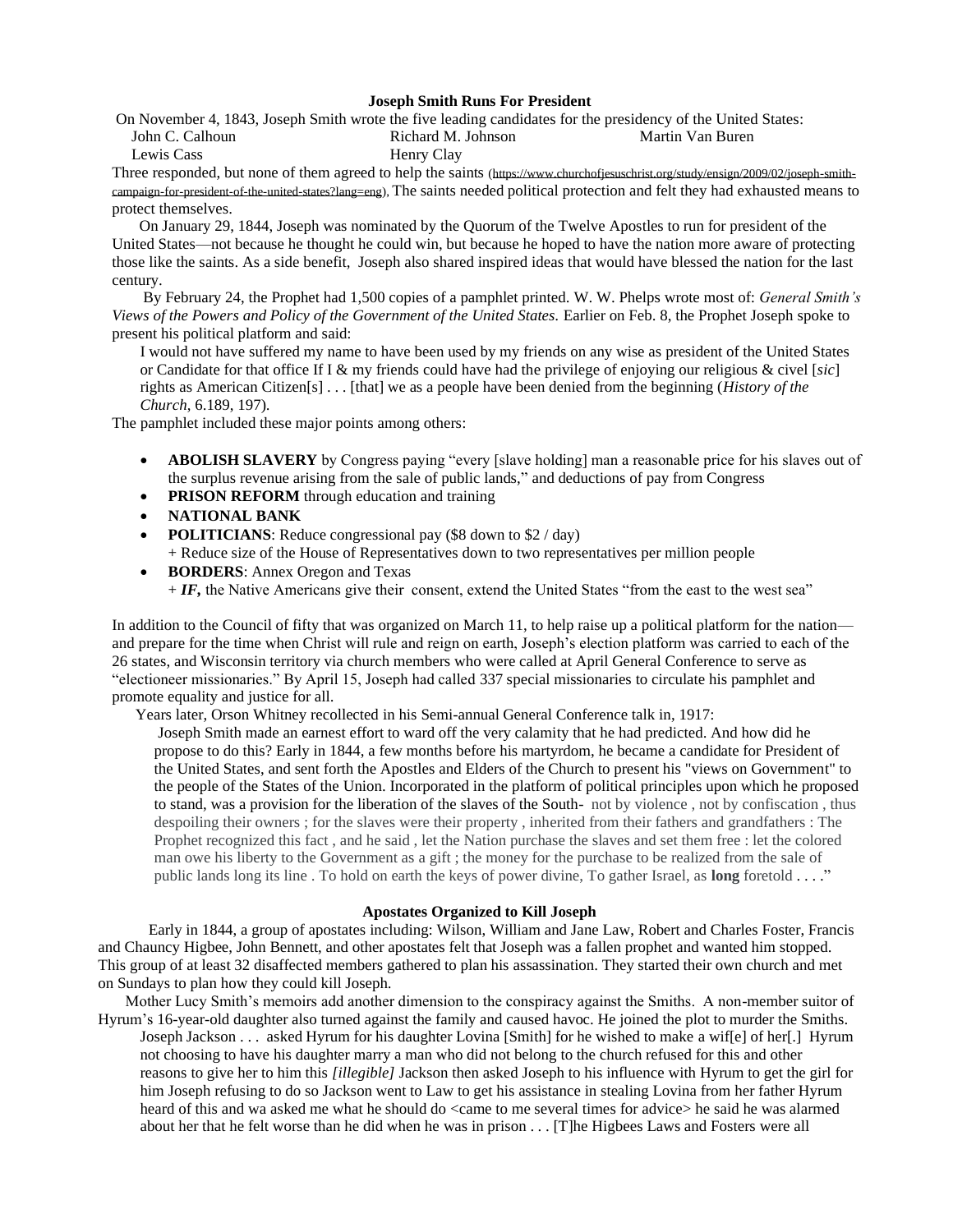connected with Jackson in his opperations [*sic*] this was proclaimed on the stand by Sydney Rigdon (*Lucy's Book,*  735; [http://beta.josephsmithpapers.org/paper-summary/lucy-mack-smith-history-1844-1845/234\)](http://beta.josephsmithpapers.org/paper-summary/lucy-mack-smith-history-1844-1845/234).

Even though Lucy's record is the only one we have of this love-sub-plot, the minutes to the Nauvoo City Council record that William Law offered Jackson \$500 to kill Joseph (*Lucy's Book,* 738). Lucy's account also lets us know that Joseph did not confide the political or harassment details to his mother—or at least that she understood a year later when she recorded her memoirs.

 Joseph was warned of the plotting group and even sent spies to one or two of their meetings. Joseph announced their plans publicly, which detoured their efforts temporarily. He also prepared the Twelve with authority to run the church in his absence.

 On March 26, 1844, the Council of Fifty met for one of the last times. Joseph spoke for much of the three-hour meeting. We still have a hundred references to that meeting. Most of the Twelve and Holy Quorum were also present. Benjamin Johnson's account reads:

. . . In the presence of the Quorum of the Twelve and others who were encircled around him, he arose, gave a review of his life and sufferings, and of the testimonies he had borne, and said that the Lord had now accepted his labors and sacrifices, and did not require him longer to carry the responsibilities and burden and bearing of this kingdom. Turning to those around him, including the Twelve, he said, "and in the name of the Lord Jesus Christ I now place it

upon my brethren of this council, and I shake my skirts clear of all responsibility from this time forth" (Ehat, 121). Later Benjamin Johnson, further explained, "The 'keys' which the Twelve received consisted of the 'Keys of Endowments to the Last Anointing & Sealing[,] Together with keys of Salvation for the Dead. With the eternity of the Marriage Covenent and the Powr of Endless Lives'" (ibid.). This was referred to as Joseph's "Last Charge." Sadly, Sidney Rigdon and William Marks were not present.

#### **April 7—King Follett Discourse**

 At General Conference, April 7, one of Joseph's sermons doubled as Br. King Follett's funeral sermon. He spoke on "the subject of death" and the afterlife. For 2.5 hours he restored more doctrines and truths to prepare the saints for their temple endowment and Eternal Life. He gave them a glimpse of the world to come; "What kind of a being is God? you have got to "go from grace to grace . . . until you can sit in glory." This sermon deserves a whole lesson, if not a whole semester. It was the best recorded sermon Joseph gave. Understandably, with a quill, none of the scribal notes are complete. Three of Joseph's scribes' notes were combined to create the version of the sermon that was published in the History of the Church. You can study each scribes' notes: <https://www.josephsmithpapers.org/site/accounts-of-the-king-follett-sermon>

#### **June 7-11: Nauvoo Expositor**

 Between 1839 and 1844, Nauvoo boasted three newspapers (the weekly *Nauvoo Neighbor*, *Nauvoo Wasp,* and the bi-monthly, *Times and Seasons*). But one perspective was not being heard. So a fourth paper was published on June 7, 1844. The first and only printing of the "*Nauvoo Expositor"* was underwritten by alienated William and Wilson Law for ~\$2,000. They published one-thousand copies, half of which were immediately mailed. The paper urged the Illinois politicians to repeal the Nauvoo charter. It accused Joseph Smith Jr. of limiting economic competition, perverting Christ's gospel, and practicing "abominations and whoredoms." Lucy remembered the damaging "*Nauvoo Expositor*"

[The Apostates] gather strength untill finally they established a printing press in our midst through this organ the[y] belched forth one continued the most intolerable & the blackest lies that was ever palmed upon a community . . . The Apostates left the [city](http://beta.josephsmithpapers.org/paper-summary/lucy-mack-smith-history-1844-1845/236#_blank) in a great rage swearing vengeance upon Joseph the council and the [city](http://beta.josephsmithpapers.org/paper-summary/lucy-mack-smith-history-1844-1845/236#_blank) They <went before Esqu Smith at [Carthage](http://beta.josephsmithpapers.org/paper-summary/lucy-mack-smith-history-1844-1845/236#_blank) and> swore out writs for Joseph the council and the police and sent here after them but our they took advantage of the priviledge of Habeous corpus which was granted them in the charter and were tried before [Esqr Wells](http://beta.josephsmithpapers.org/paper-summary/lucy-mack-smith-history-1844-1845/236#8480974499172371625) of [Nauvoo.](http://beta.josephsmithpapers.org/paper-summary/lucy-mack-smith-history-1844-1845/236#_blank) They then Complained to the [Governor](http://beta.josephsmithpapers.org/paper-summary/lucy-mack-smith-history-1844-1845/236#_blank) who came to < being in> [Quincy](http://beta.josephsmithpapers.org/paper-summary/lucy-mack-smith-history-1844-1845/236#_blank) on buisness at the time came immediately to [Carthage](http://beta.josephsmithpapers.org/paper-summary/lucy-mack-smith-history-1844-1845/236#_blank) where he found a mob collected of several hundred men— he took a vote from them to see if they would stand by him in such measures as he saw fit to adopt and they agreed to abide the law he then sent to [Nauvoo](http://beta.josephsmithpapers.org/paper-summary/lucy-mack-smith-history-1844-1845/236#_blank) for those men whom the mob Hyrum and Joseph and several others by virtue of the smith writ as he did not choose to recognize the Habeous— corpus priveledge contained in our charter my sons knowing that the men by whom the [Gov](http://beta.josephsmithpapers.org/paper-summary/lucy-mack-smith-history-1844-1845/236#_blank) was suronded were sworn to take their lives at first fled to [Iawa \[Iowa\]](http://beta.josephsmithpapers.org/paper-summary/lucy-mack-smith-history-1844-1845/236#1378307811509165011) but as the pledged the faith of the [state](http://beta.josephsmithpapers.org/paper-summary/lucy-mack-smith-history-1844-1845/236#_blank) for their protection and [Hyrum](http://beta.josephsmithpapers.org/paper-summary/lucy-mack-smith-history-1844-1845/236#_blank) was inclined to come back for as he heard the [Gov](http://beta.josephsmithpapers.org/paper-summary/lucy-mack-smith-history-1844-1845/236#_blank) had threatened to burn the [city](http://beta.josephsmithpapers.org/paper-summary/lucy-mack-smith-history-1844-1845/236#_blank) if the prisoners were not given up many of the brethren thought they ought to give themselves up for trial— But Joseph if he went he should die however he was willing to die for the [blank]. ("Lucy Mack Smith, History, 1844–1845, bk. [19]," p. 8, bk. [19], *TheJosephSmithPapers.com*, accessed July 25, 2020.)

Many other first-hand sources left similar details for month of June 1844 (see *History of the Church, Saints,* etc*.*). After the publication of the Nauvoo Expositor, the city council meet all day Saturday and then returned on Monday. The councilmen discussed free press and free speech, but when reading the IL and USA constitution and felt they had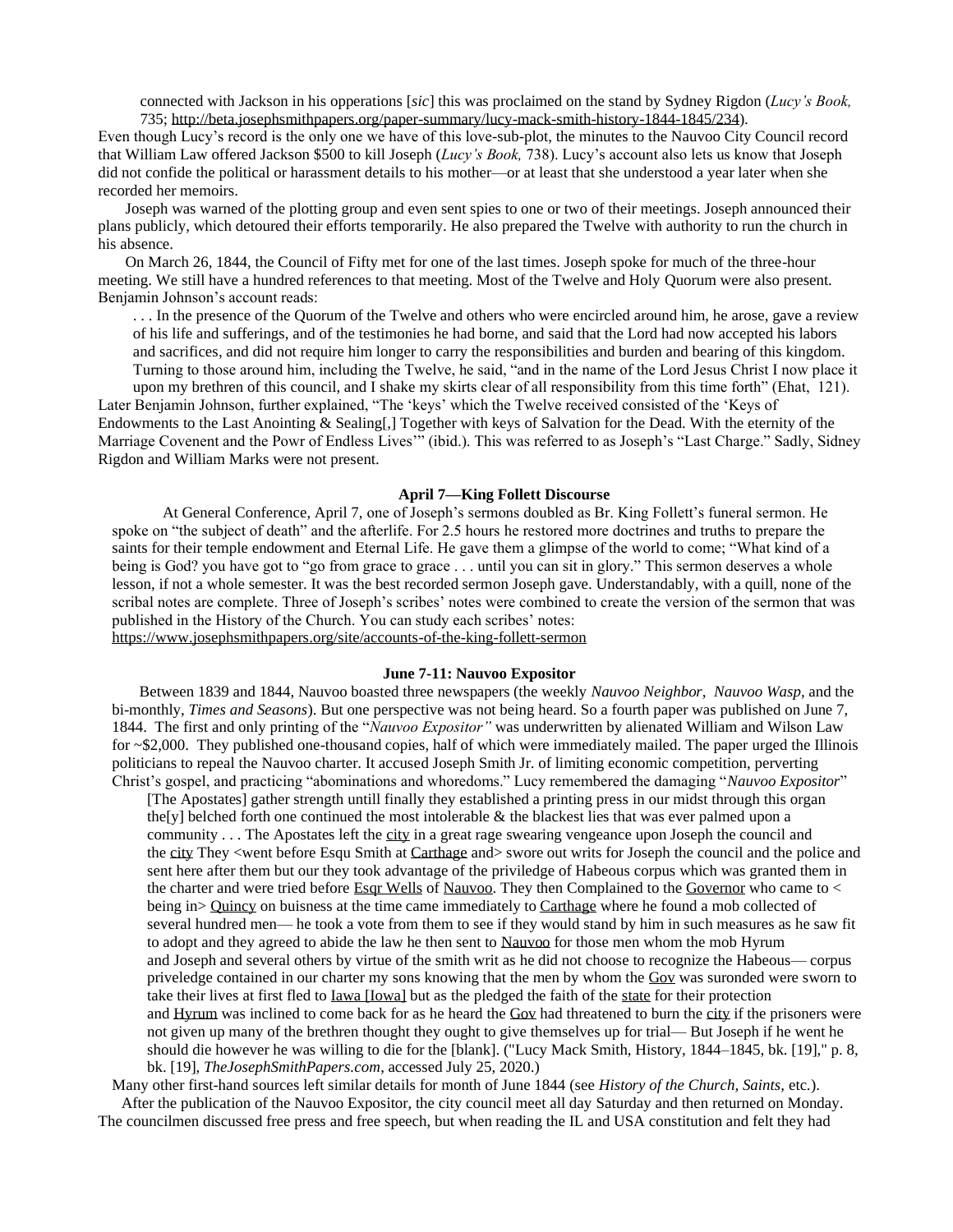justification to protect the saints. On June 11, following their decision, the city council went in an orderly fashion and destroyed the press.

# **June 12-27, 1844—Martyrdom**

 On June 12, 1844, the prophet was arrested for destroying the press and Nauvoo Expositor papers. The saints' own presses had been destroyed, and the practice of destroying presses was well known at the time—but it was carried out by mobs, not an organized city council. One historian counted dozens of printing presses thrown into the Mississippi River from the nineteenth century. To protect the saints against mob violence, the mayor. In the next five days, Joseph was released from charges in two different trials—the Nauvoo municipal court and a non-Mormon judge, discharged them.

 Rumors ran wild about a war in the state. One paper printed a battle in Nauvoo had killed thousands (*Saints,* chp 44). Wanting to protect the citizen, Joseph, put the city under martial law—as authorized in their city charter. Although the city council's actions were legal in their eyes, Gov. Ford was even more infuriated to hear about the martial law. More legal charges came against Joseph. On Sunday, June 23, hoping to protect the citizens of Nauvoo, Joseph, his brother Hyrum, Willard Richards, and friend Orin P. Rockwell fled Nauvoo and arrived across the Mississippi at 2:o0am. Joseph wrote his wife that he hoped "to get to the city of Washington ("Journal, December 1842–June 1844; Book 4, 1 March–22 June 1844," p. [170], The Joseph Smith Papers, accessed July 28, 2020,

https://www.josephsmithpapers.org/paper-summary/journal-december-1842-june-1844-book-4-1-march-22-june-1844/172). Emma and others asked him to come back—some of whom, called him a coward. Hyrum expressed his desire to go back as well, so the group returned to Nauvoo that afternoon.

 Sunday night Joseph spent a littler time with his family and gave each of his children blessings. On Monday morning as Joseph and a group of men were leaving at 6:30 am, Emma asked for a blessing. But Joseph had to leave, so he asked her to write down what she wanted, he would sign it. The book, *Saints* vol 1, chapter 44, recorded:

In the blessing she penned, Emma asked for wisdom from Heavenly Father and the gift of discernment. "I desire the Spirit of God to know and understand myself," she wrote. "I desire a fruitful, active mind, that I may be able to comprehend the designs of God."

 She asked for wisdom to raise her children, including the baby she expected in November, and expressed hope in her eternal marriage covenant. "I desire with all my heart to honor and respect my husband," she wrote, "ever to live in his confidence and by acting in unison with him retain the place which God has given me by his side." Finally, Emma prayed for humility and hoped to rejoice in the blessings God prepared for the obedient. "I desire that

whatever may be my lot through life," she wrote, "I may be enabled to acknowledge the hand of God in all things." It is a beautiful view into her heart.

 That June 24, early Monday morning departure included a group of about fifteen friends who wanted to accompany Joseph and Hyrum for part of their ~20 miles to Carthage. Joseph told them: "Boys, if I don't come back, take care of yourselves; I am going like a lamb to the slaughter, yet I have a conscience void of offense towards God and man." Still far from Carthage, Joseph and his group heard that Governor Ford asked the Nauvoo Legion to peaceably give all their arms to the State. Joseph returned to make sure the saints cooperated peacefully. They left again a few hours later. Joseph asked Emma to come with him, but she declined.

 Five saints traveled with them all the way to Carthage, as quasi body guards and moral support. The group included Joseph and Hyrum Smith, as well as John Taylor, Willard Richards, Dan Jones, Stephen Markham, and John S. Fullmer. They arrived in Carthage shortly before midnight and had a hearing the next morning on the 25th. Joseph and Hyrum were released due to a lack of witness, but another charge was issued. They were moved into the county jail in Carthage to wait trial. On the 27th, Joseph sent three of his friends / body guards out on errands, and they were not allowed back into the jail. Two remained in prison with the Smith brothers: John Taylor and Willard Richards. Elder Dallin Oaks has a great book detailing the *Carthage Conspiracy*, with all the details leading up to the prophet and patriarch, Joseph and Hyrum Smith's martyrdom on June 27, 1844.

# **After June 27, 18**44—**D&C 135**

 June 28 at 3:00 in the afternoon a wagon arrived in Nauvoo. It carried Joseph and Hyrum's bodies under a layer of branches to keep them shaded. For two hours the saints filed past the wagon which was parked at the Mansion House. The two bodies were secretly buried under the mansion House. Two coffins were filled with sand and buried outside. For the funeral, John Taylor penned a tribute to Joseph which was later canonized as section 135 of the Doctrine and Covenants.

Joseph Smith, the Prophet and Seer of the Lord, has done more, save Jesus only, for the salvation of men in this world, than any other man that ever lived in it. In the short space of twenty years, he has brought forth the Book of Mormon, which he translated by the gift and power of God, and has been the means of publishing it on two continents; has sent the fulness of the everlasting gospel, which it contained, to the four quarters of the earth; has brought forth the revelations and commandments which compose this book of Doctrine and Covenants, and many other wise documents and instructions for the benefit of the children of men; gathered many thousands of the Latterday Saints, founded a great city, and left a fame and name that cannot be slain. He lived great, and he died great in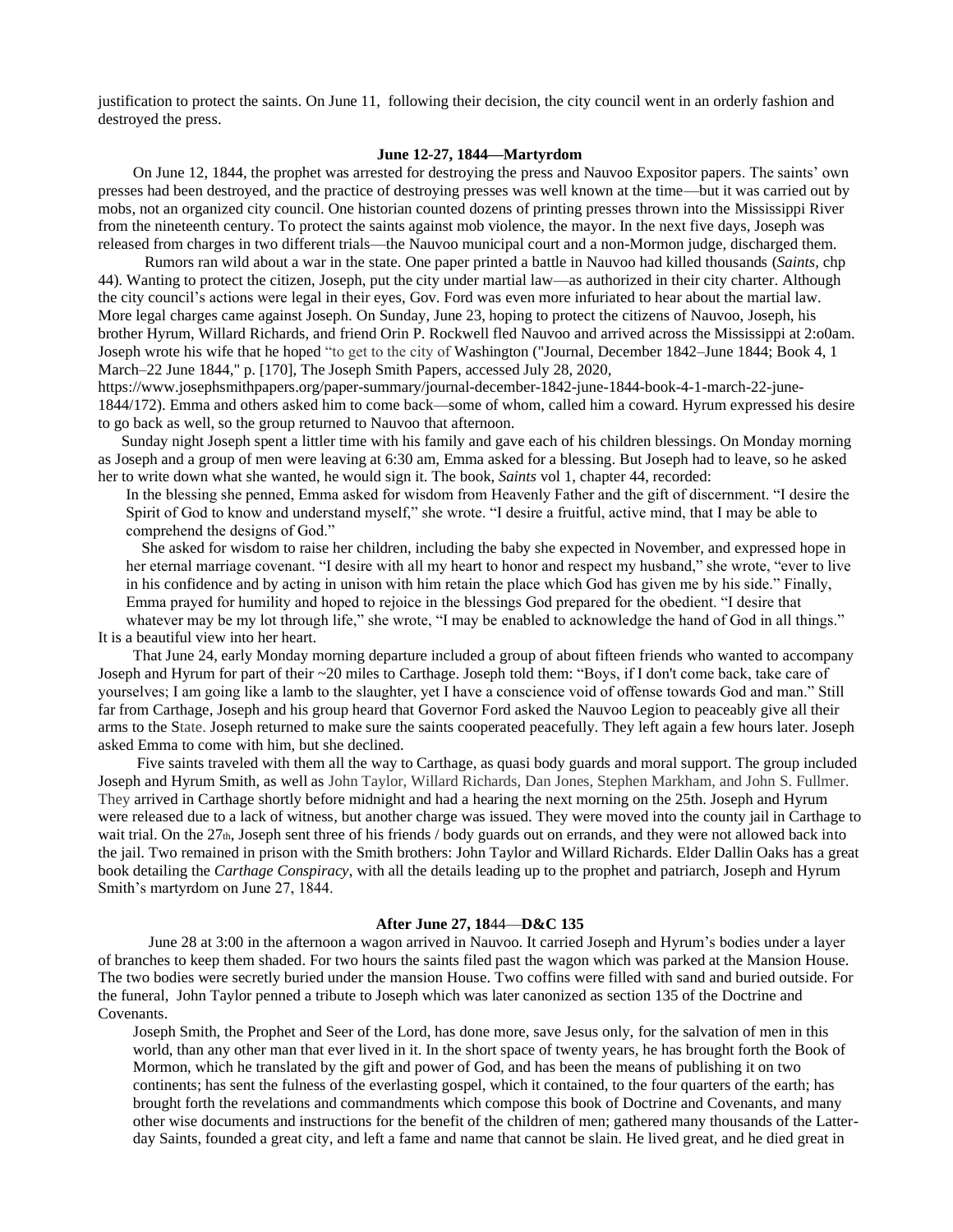the eyes of God and his people; and like most of the Lord's anointed in ancient time, has sealed his mission and his works with his own blood"

The saints were nearly paralyzed. A month of gloom followed as the family, friends, and saints mourned Joseph and Hyrum's passing**.** Most of the Apostles were out on missions, as well 337 electioneer missionaries. It took weeks for the Apostles to return to Nauvoo. Sidney Rigdon arrived first on Saturday night, Aug 3, 1844. He claimed that he had a vision to build up a church to Joseph and that he was to act as the Trustee. He tried to rush the decision before the Apostles returned.

### **August 8, 1844—Divine Manifestation**

 On August 6, 1844, Brigham Young arrived back in Nauvoo to find the saints in a crisis state following Joseph's death because of the claims of leadership calling for their allegiance. The rest of the Apostles returned from their missions and the quorum had gathered by August 7. Brigham called a general church meeting for the next day.

 On August 8 thousands of saints gathered. Sidney spoke for 2½ hours in the morning, Brigham called for a break and reconvened at 2:00 pm, stating, "I say unto you that the Quorum of the Twelve have the keys of the kingdom of God in all the world." During his short speech, many in the audience claimed that the visage and voice of Joseph fell on Brigham. In a few minutes Brigham finished and offered Sidney to speak again. John Taylor recorded,

No sooner did President Young arise than the power of God rested down upon him in the face of the people. It did not appear to be Brigham Young; it appeared to be Joseph Smith that spoke to the people-Joseph in his looks, in his manner, and in his voice; even his figure was transformed so that it looked like that of Joseph, and everybody present, who had the Spirit of God, saw that he was the man whom God had chosen to hold the keys now that the Prophet Joseph had gone behind the veil (*Journal of Discourses,* 23:363-64).

Sidney then asked W. W. Phelps to speak on his behalf, but Phelps said, "If you want to do right, uphold the Twelve." The audience of thousands voted nearly unanimously to sustain the Twelve Apostles as the head of the Church.

### **Quorum of the Twelve Apostles**

 In March 28, 1835, the revelation known as D&C 107:23-24 authorized the Twelve as equal in "authority and power" to the organized First Presidency." Their preparation escalated between 1839 and 1844 as the Quorum directed the emigration from Missouri, and later to Nauvoo. They oversaw baptisms for the dead and temple work. Most of the 12 were serving missions when Joseph died. When Brigham heard of Joseph's death he initially wondered, "The first thing which I thought of was, whether Joseph had taken the keys of the kingdom with him from the earth . . ." but then exclaimed, "The keys of the kingdom are right here with the Church."

 The Lord had also restored the answer: "The twelve . . . Apostles . . . form a quorum equal in authority and power to the three presidents previously mentioned" (D&C 107:23-24; also see 112:15; and his March 26, 1844 sermon, "The Last Charge"). Even though the Twelve claimed to hold authority to preside over the church, no one felt they could fit as Joseph's successor, "remember he stands in his own place" (*Times and Seasons* 5[15] August 1844:618). Yet, by April 7, 1845, Brigham Young was sustained at General Conference as president of the Quorum of the Twelve, and also as the President of the whole Church. Two years later, on December 2, 1847, Brigham moved forward on the need to reestablish the first presidency (Michael Quinn, *The Mormon Succession Crisis of 1844*, BYU Studies, vol. 16.2. 1975, 214).

#### **Emma**

 At the time of the martyrdom, Emma was expecting her ninth child. She and her mother in law, 69-year-old Lucy Mack Smith (1775-1856) did not want to leave the graves of their dead. In less than a year after the death, Lucy honored Emma by saying of her, "I have never seen a woman in my life, who would endure every species of fatigue and hardship, from month to month, and from year to year, with that unflinching courage, zeal, and patience, which she has ever done" (Susan E. Black, *Who's Who*, 274). Emma desperately clung to everything that was Joseph's. The problem was, nearly everything that belonged to the church was under Joseph's name.

 On Aug 8, 1844 after the morning meeting where the vast majority of the saints chose to follow the Twelve Apostles, a delegation from the Twelve Apostles visited Emma. Elders Richards and Kimball, along with Joseph's British scribe William Clayton went with William Clayton to visit Emma.

Elder Kimball gave her \$1,000 and bore testimony to her of the good feelings of the Twelve towards her. Clayton reported that she "seemed humble and more kind." She had been very worried about the financial condition of her family and the personal debts she assumed as administratrix of her husband's estate. The Twelve told her that they intended to help her in every way possible" (Ehat, *The Holy Order,* 152, quoting William Clayton's journal and Willard Richards diary).

Over time though, between Emma's pregnancy, the loss of her husband, and ill feelings about plural marriage, she and Brigham fought over what were the church's holdings. Criticism against Emma for not following Brigham led her to exclaim, "I have no friend but God, and no place to go but home" (Black, *Who's Who,* 275).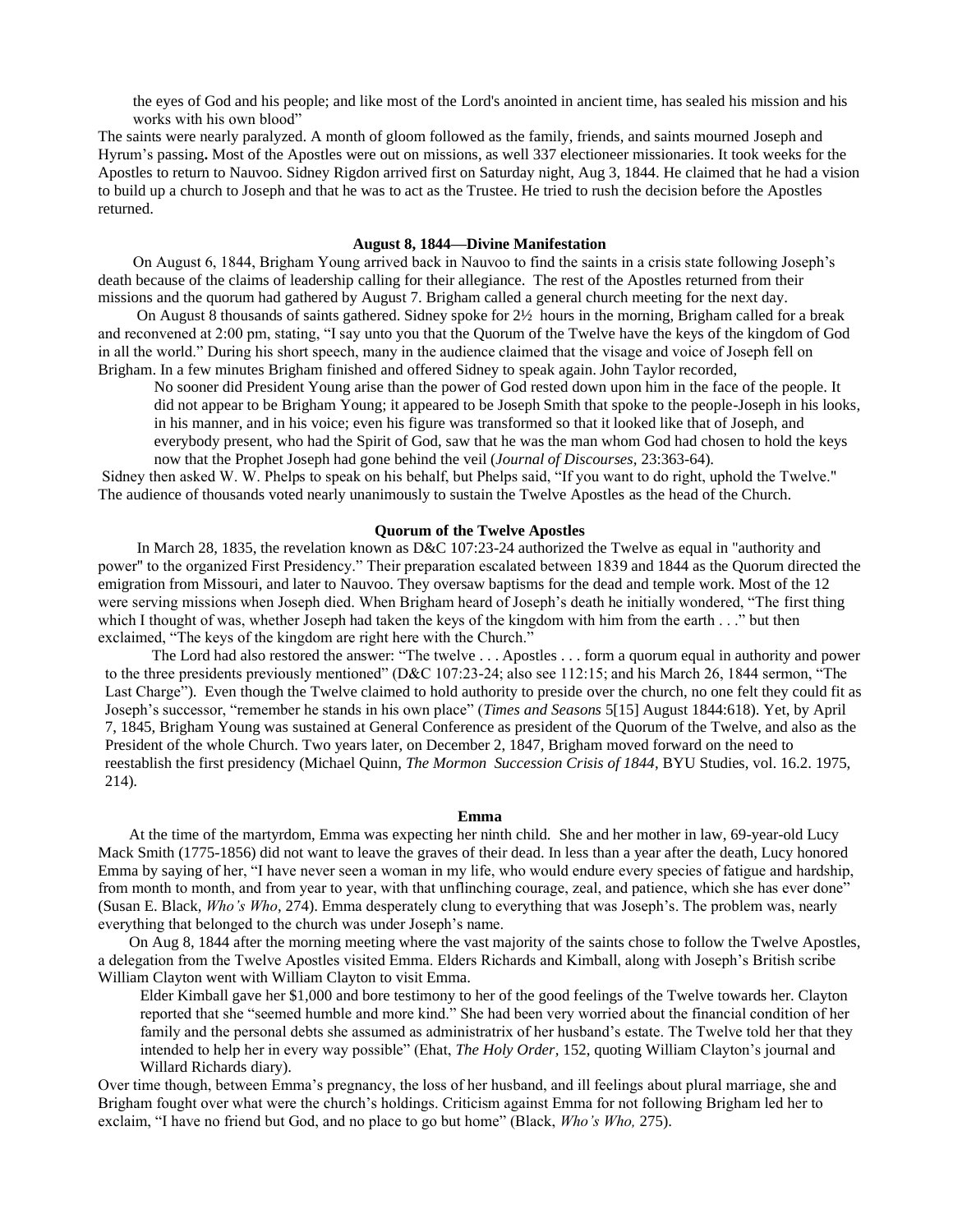Even though Joseph had separated out a large portion of property for Emma before his death, much of the church property and papers were in Joseph's name. Distributing these things became problematic. Some of the distance that occurred between Emma and Brigham developed over property rights and who was trustee over the church and the church texts. (The JST, for example "was retained by his widow, Emma Smith" (Matthews, *A Bible! A Bible*! 142). One historian summarized:

[Emma] became suspicious of the ascendancy of the apostles and fearful that her sons would not receive their proper status in the Church led by the apostles. By the time William Smith had been excommunicated, Emma had resolved no longer to unite her life with the Church. In November 1844 it was rumored in the non-Mormon press that 'Mrs. Joe Smith, it is said, has lost all confidence (if she ever had any) in the Mormon faith.' That charge may have been anti-Mormon invective, but as early as December 1846, William Smith wrote that Emma Smith 'would not let him [Joseph Smith III] have anything to do with Mormonism at present.' A year later Emma married a non-Mormon, and in January 1848 she applied for membership in the Methodist Episcopal Church. She remained in Nauvoo, and did not teach her children the doctrines and practices of her late husband." Years later when her son JS III was placed as head of the RLDS church, he "sought to preside over the church his father founded, 'ignorant of much of its earlier history and its doctrines" as one RLDS historian has noted (RLDS is now Community of Christ. Quinn, *BYU Studies,*  vol 16.2, 214).

 I presume that it was Emma's marriage to the Methodist, Lewis C. Bidamon, on December 23, 1847, that led her to return her affiliation with the Methodist church a month after her second wedding. Mr. Bidamon had been a friend of the Mormons while working as a boat operator along the Mississippi. On May 14, 1856, Lucy Mack Smith died at age 81. Four years later, Emma, William Smith, Wm Marks, the Whitmers, and other "anti-Brigham" forces joined together to create a *Reorganized Church of Jesus Christ of Latter-Day Saints* on April 6, 1860, in Amboy, Illinois. Emma had Joseph Smith III lead it, even though he knew very little about it.

 In 1864, Emma's husband Lewis, sired an illegitimate son, Charles. "Whatever the hurt may have been, she did not allow it to destroy her marriage nor her family unity, nor did she seem to interpret Lewis Bidamon's infidelity as a deliberate means to injure her. Accepting the facts of life as they existed, Emma took four-year-old Charles Bidamon into her own home to raise at [his mother's,] Nancy Abercrombie's request. One of the most powerful tributes to Emma's character came from this child.

[Charles] was raised in her home, and knew what kind of a woman she was . . . and was as one of the family until her death. . . . She was a person of very even temper. I never heard her say an unkind word, or raise her voice in anger or contension [*sic*]. . . . She had a queenly bearing, without the arrogance of a queen. A noble woman, living and showing a charity for all, loving and being beloved" (Valeen Tippetts Avery and Linda King Newell, "Lewis C. Bidamon, Stepchild of Mormondom," BYU Studies, vol. 19 Number 3 - Spring 1979, 385).

At age 75 her health failed. At her death bed, her son Alexander heard her exclaim, "Joseph, Joseph, Joseph;" and Joseph Smith III said she extend her left arm saying, "Joseph! Yes, yes, I'm coming."

# **Splinter Groups**

 From 1834 to 1844 Joseph had communicated possibly eight methods for his succession (or at least some claimed he did): 1) by a counselor in the First Presidency, 2) by a special appointment, 3) through the office of Associate President, 4) by the Presiding Patriarch, 5) by the Council of Fifty, 6) by the Quorum of the Twelve Apostles, 7) by three priesthood councils, 8) by a descendant of Joseph Smith, Jr. RLDS or now, Community of Christ (Quinn, *BYU Studies,*  214). Examples from the major splinter groups follow:

# **1) [Ex-]Counselor Sidney Rigdon**:

- March 8, 1832—Sidney appointed counselor to the prophet Joseph Smith
- July 5, 1832—4 months after his call to first presidency, claimed a revelation given to him to take over the church. Sidney was disfellowshiped for 3 weeks.
- 1839—After Missouri expulsion, told the saints to scatter as the church had come to an end.
- 1841—Jospeh replaced Sidney in the 1st presidency with John Bennett
- August 13, 1843—disfellowshiped Sidney again for aiding anti-Mormons
- October 7, 1843—church "voted" to keep Sidney in first presidency, against Joseph's wishes; "I have thrown him off my shoulders, and you have again put him on me. You may carry him, but I will not."
- Sidney left Nauvoo and lived in Pittsburgh, PA (where he received a revelation to take over the church again)
- June 1844—Jospeh expressed that Sidney should not replace him
- Sept 1844—Twelve asked Sidney to continue on as counselor under their direction, but he refused. He began ordaining prophets and priests on his own. After apostles tried again, he was excommunicated.
- October 1844—Sidney started his own anti-Mormon newspaper, denounced polygamy, claimed Joseph fell in 1841